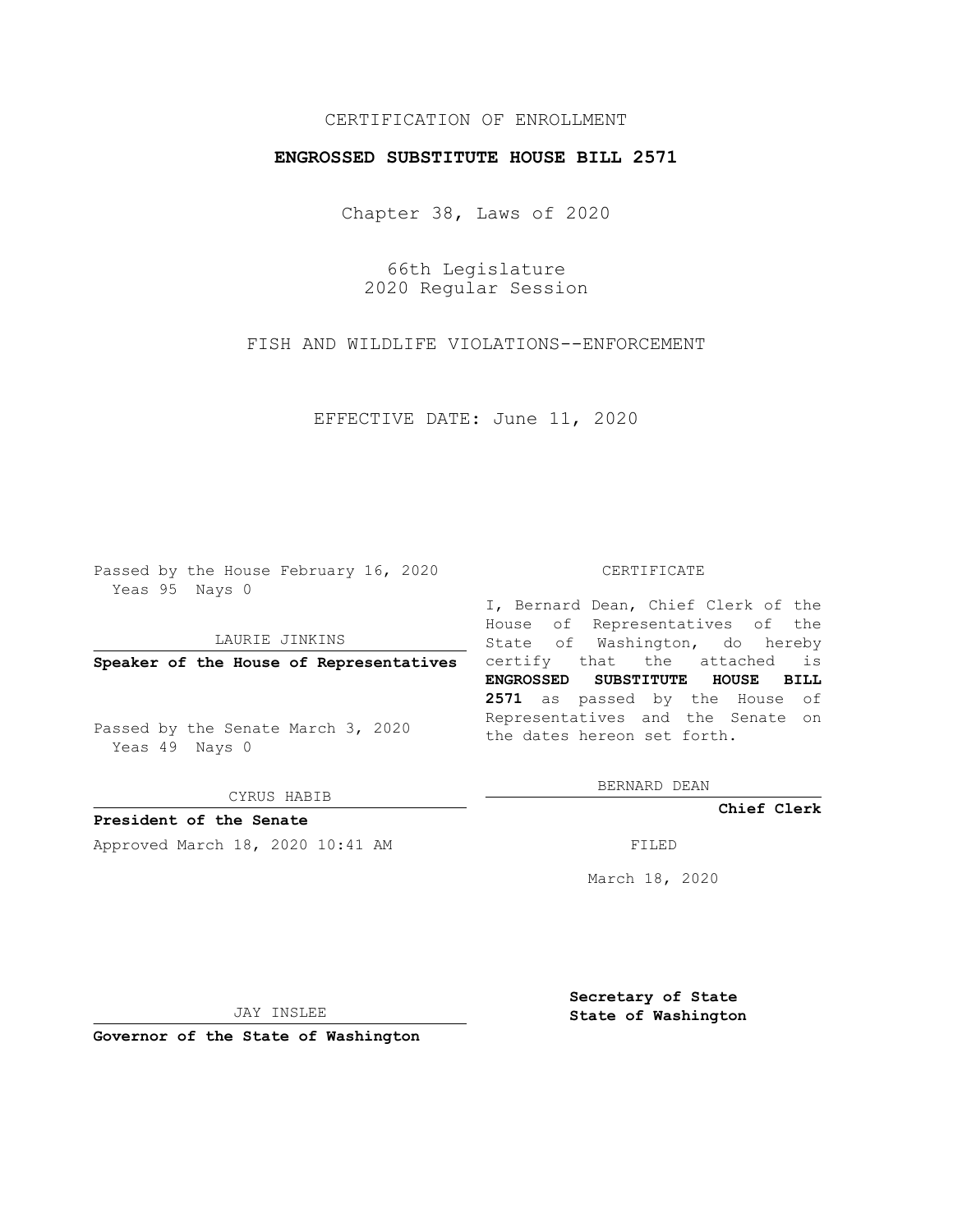## **ENGROSSED SUBSTITUTE HOUSE BILL 2571**

Passed Legislature - 2020 Regular Session

**State of Washington 66th Legislature 2020 Regular Session**

**By** House Civil Rights & Judiciary (originally sponsored by Representatives Goodman, Klippert, and Ormsby; by request of Department of Fish and Wildlife)

READ FIRST TIME 02/07/20.

 AN ACT Relating to increased deterrence and meaningful enforcement of fish and wildlife violations; amending RCW 77.15.075, 77.15.100, 77.15.700, and 7.84.070; reenacting and amending RCW 4 77.15.160; and prescribing penalties.

BE IT ENACTED BY THE LEGISLATURE OF THE STATE OF WASHINGTON:

 **Sec. 1.** RCW 77.15.075 and 2012 c 176 s 8 are each amended to 7 read as follows:

 (1) Fish and wildlife officers shall have and exercise, throughout the state, such police powers and duties as are vested in sheriffs and peace officers generally. Fish and wildlife officers are 11 general authority Washington peace officers.

 (2) An applicant for a fish and wildlife officer position must be a citizen of the United States of America or a lawful permanent resident who can read and write the English language. Before a person may be appointed to act as a fish and wildlife officer, the person shall meet the minimum standards for employment with the department, including successful completion of a psychological examination and polygraph examination or similar assessment procedure administered in accordance with the requirements of RCW 43.101.095(2).

 (3) Any liability or claim of liability under chapter 4.92 RCW that arises out of the exercise or alleged exercise of authority by a

p. 1 ESHB 2571.SL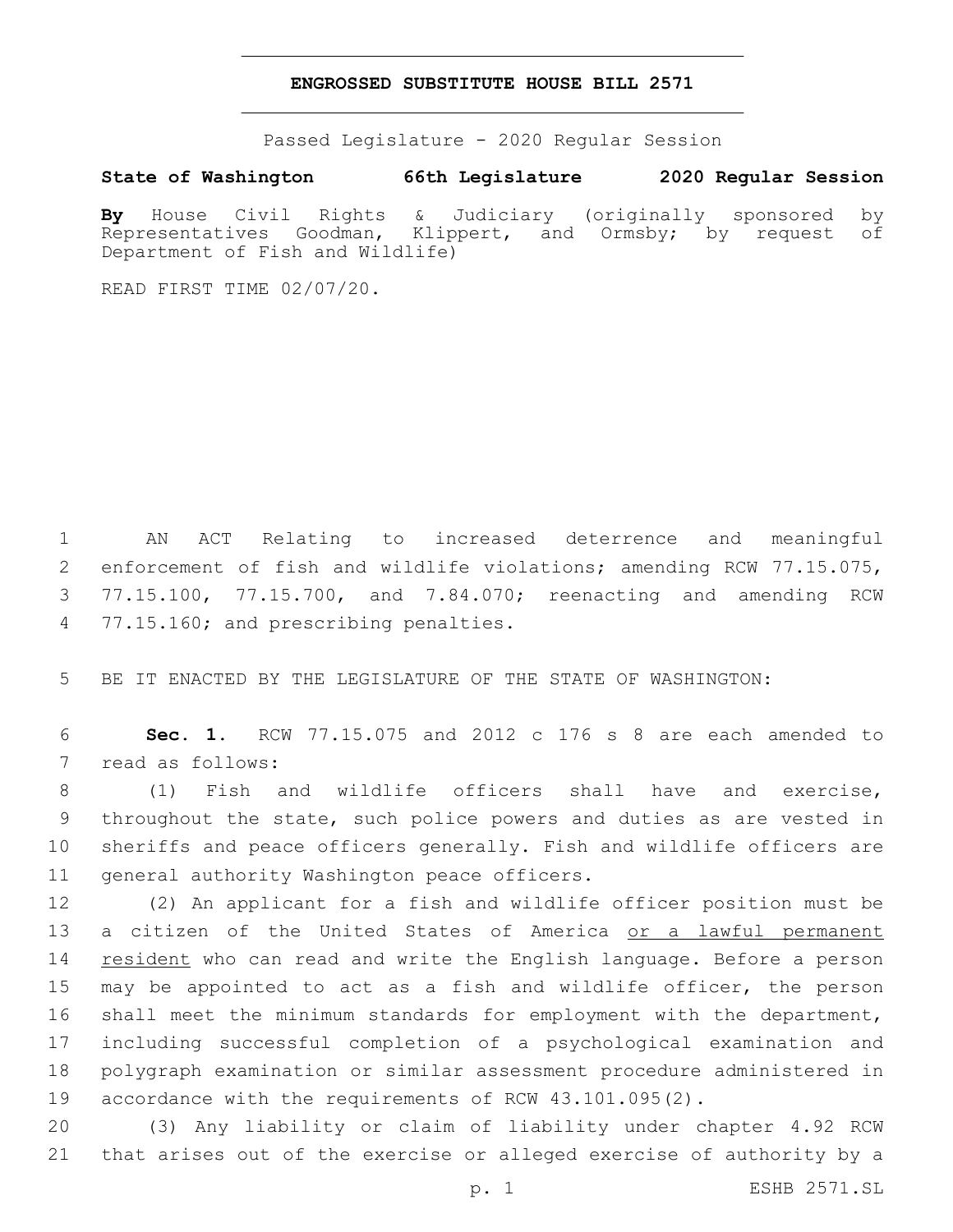fish and wildlife officer rests with the department unless the fish and wildlife officer acts under the direction and control of another agency or unless the liability is otherwise assumed under an agreement between the department and another agency.

 (4) The department may utilize the services of a volunteer chaplain as provided under chapter 41.22 RCW.6

 **Sec. 2.** RCW 77.15.100 and 2016 c 2 s 5 are each amended to read 8 as follows:

 (1) Fish, shellfish, and wildlife are property of the state under RCW 77.04.012. Fish and wildlife officers may sell seized, commercially taken or possessed fish and shellfish to a wholesale buyer and deposit the proceeds into the fish and wildlife enforcement reward account under RCW 77.15.425. Seized, recreationally taken or possessed fish, shellfish, and wildlife may be donated to nonprofit charitable organizations. The charitable organization must qualify for tax-exempt status under 26 U.S.C. Sec. 501(c)(3) of the federal 17 internal revenue code. Seized fish, shellfish, and wildlife may be returned to the environment or otherwise safely disposed of if 19 storage is not practical under the circumstances, after the evidentiary value of the seized fish, shellfish, or wildlife has been preserved through photographs, measurements, biological samples, or 22 other reasonable means. If an exculpatory value is clearly apparent in the seized fish, shellfish, or wildlife, and the exculpatory value 24 is not otherwise reasonably obtainable, the fish, shellfish, or wildlife should be retained.

 (2) Fish and wildlife officers may dispose of any covered animal species part or product seized through the enforcement of RCW 77.15.135 through a donation to a bona fide educational or scientific institution, solely for the purposes of raising awareness of the trafficking and threatened nature of endangered animals, as allowed 31 under state, federal, and international law.

 (3) Unless otherwise provided in this title, fish, shellfish, wildlife, or any covered animal species part or product taken or possessed in violation of this title or department rule shall be 35 forfeited to the state upon:

 (a) Conviction ((or any outcome in criminal court whereby a person voluntarily enters into a disposition that continues or defers the case for dismissal upon the successful completion of specific terms or conditions)) as defined in RCW 77.15.050;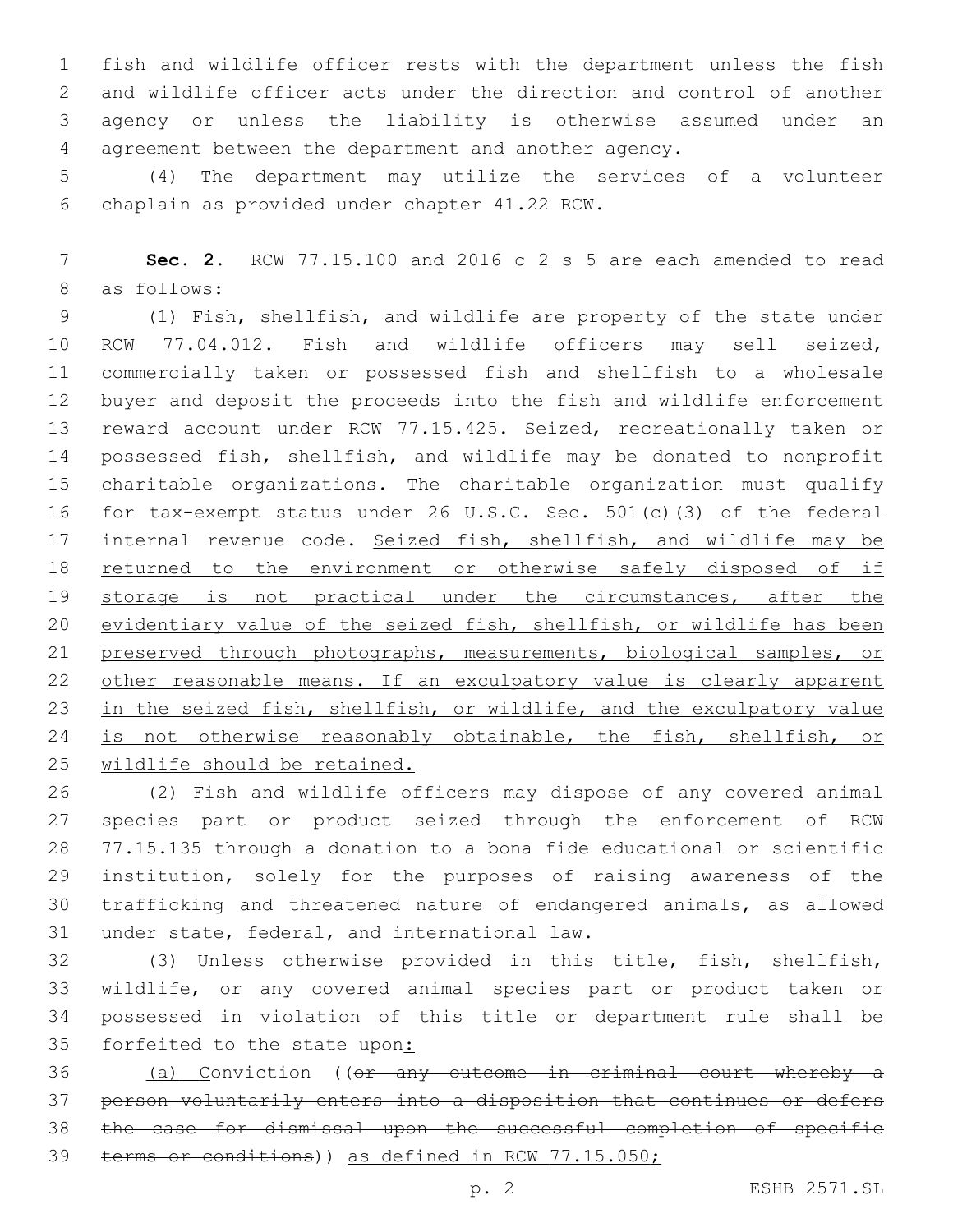(b) A finding of guilt or plea of guilty pursuant to an amended information for any violation that was originally charged as a violation of this title or department rule regardless of whether the 4 imposition of sentence is deferred or the penalty is suspended;

 (c) Any infraction adjudicated under this title, department rule, or chapter 7.84 RCW with a final disposition of committed, paid, or uncontested, regardless of whether the violation was originally charged as a criminal offense and regardless of whether the penalty is suspended or deferred; or

 (d) Any disposition of a case arising from an act originally charged as a violation of this title or department rule, or an infraction cited or referred as a violation of this title, department 13 rule, or chapter 7.84 RCW, whereby the offender enters into a disposition that continues or defers the case for dismissal upon the successful completion of specific terms or conditions. For 16 ((criminal)) cases resulting in other types of dispositions that are not defined in RCW 77.15.050, including findings of not guilty, not committed, or dismissal with prejudice due to a failure of proof or violation of law, the fish, shellfish, wildlife, or covered animal species part or product may be returned, or its equivalent value paid, if the fish, shellfish, wildlife, or covered animal species part or product have already been donated or sold. If a case is 23 dismissed without prejudice and is subject to being refiled, the seized fish, shellfish, wildlife, or covered animal species part or product need not be returned until the statute of limitations for the violation has expired. Nothing in this section prevents the seizing authority from pursuing forfeiture under RCW 77.15.070 or any other 28 statute or rule.

 **Sec. 3.** RCW 77.15.160 and 2017 3rd sp.s. c 17 s 303 and 2017 3rd sp.s. c 8 s 42 are each reenacted and amended to read as follows:

31 The following acts are infractions and ((must)) may be cited and 32 ((punished)) civil penalties imposed as provided under chapter 7.84 RCW, to include detentions for a reasonable period and investigations as provided in RCW 7.84.030. The civil provisions of this section are cumulative and nonexclusive and do not affect any criminal prosecution or investigatory authority over criminal offenses:

(1) Fishing and shellfishing infractions:37

 (a) Barbed hooks: Fishing for personal use with barbed hooks in 39 violation of any department rule.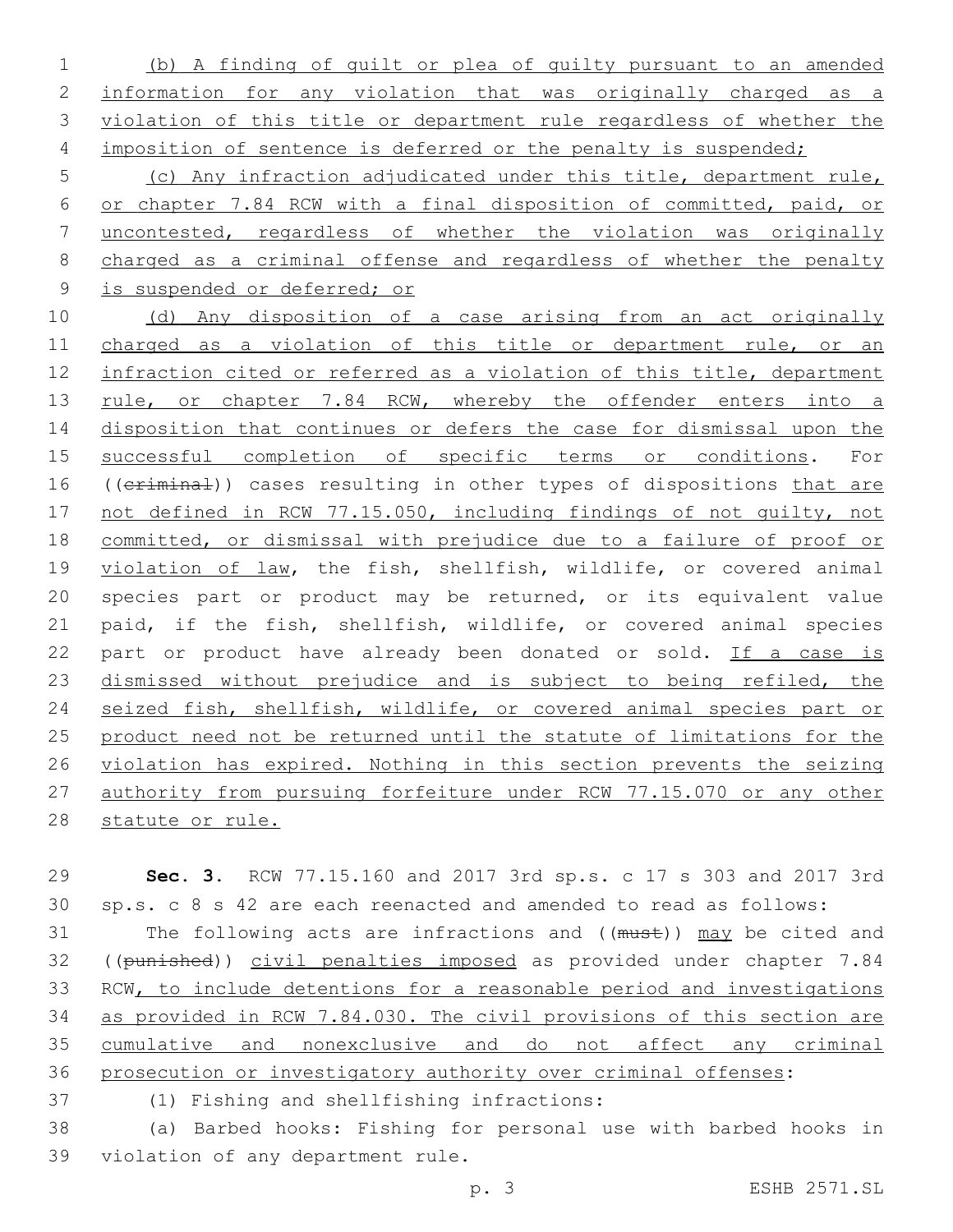1 (b) Catch recording: Failing to immediately record a catch of 2 fish or shellfish on a catch record card as required by RCW 77.32.430 3 or department rule.

4 (c) Catch reporting: Failing to return a catch record card to the 5 department ((for other than Puget Sound Dungeness  $crab<sub>r</sub>$ )) as required 6 by department rule.

7 (d) Recreational fishing: Fishing for fish or shellfish and( $(\tau$ 8 without yet possessing fish or shellfish,)) the person:

9 (i) ((Owns, but)) Fails to have in the person's possession the 10 license or the catch record card required by chapter 77.32 RCW for 11 such an activity; or

12 (ii) Violates any department rule regarding seasons, closed 13 areas, closed times, or any other rule addressing the manner or 14 method of fishing for fish or shellfish and the violation involves:

15 (A) Salmon or steelhead;

16 (B) Sturgeon;

17 (C) Game fish;

18 (D) Food fish;

- 19 (E) Shellfish;
- 20 (F) Unclassified fish or shellfish;

21 (G) Waste of food fish, game fish or shellfish. This subsection 22 (1)(d)(ii) does not apply to use of a net to take fish under RCW 23 77.15.580 ((or the unlawful use of shellfish gear for personal use 24 under RCW 77.15.382)) or unlawful recreational fishing in the first 25 degree under RCW 77.15.370.

26 (e) Seaweed: Taking, possessing, or harvesting less than two 27 times the daily possession limit of seaweed:

28 (i) While (( $\sigma$ wning, but not having in the person's possession,)) 29 the person is not in possession of the license required by chapter 30 77.32 RCW; or

 (ii) In violation of any rule of the department or the department of natural resources regarding seasons, closed areas, closed times, or any other rule addressing the manner or method of taking, 34 possessing, or harvesting of seaweed.

 (((f) Unclassified fish or shellfish: Taking unclassified fish or shellfish in violation of any department rule by killing, fishing, taking, holding, possessing, or maliciously injuring or harming fish or shellfish that is not classified as game fish, food fish, shellfish, protected fish, or endangered fish.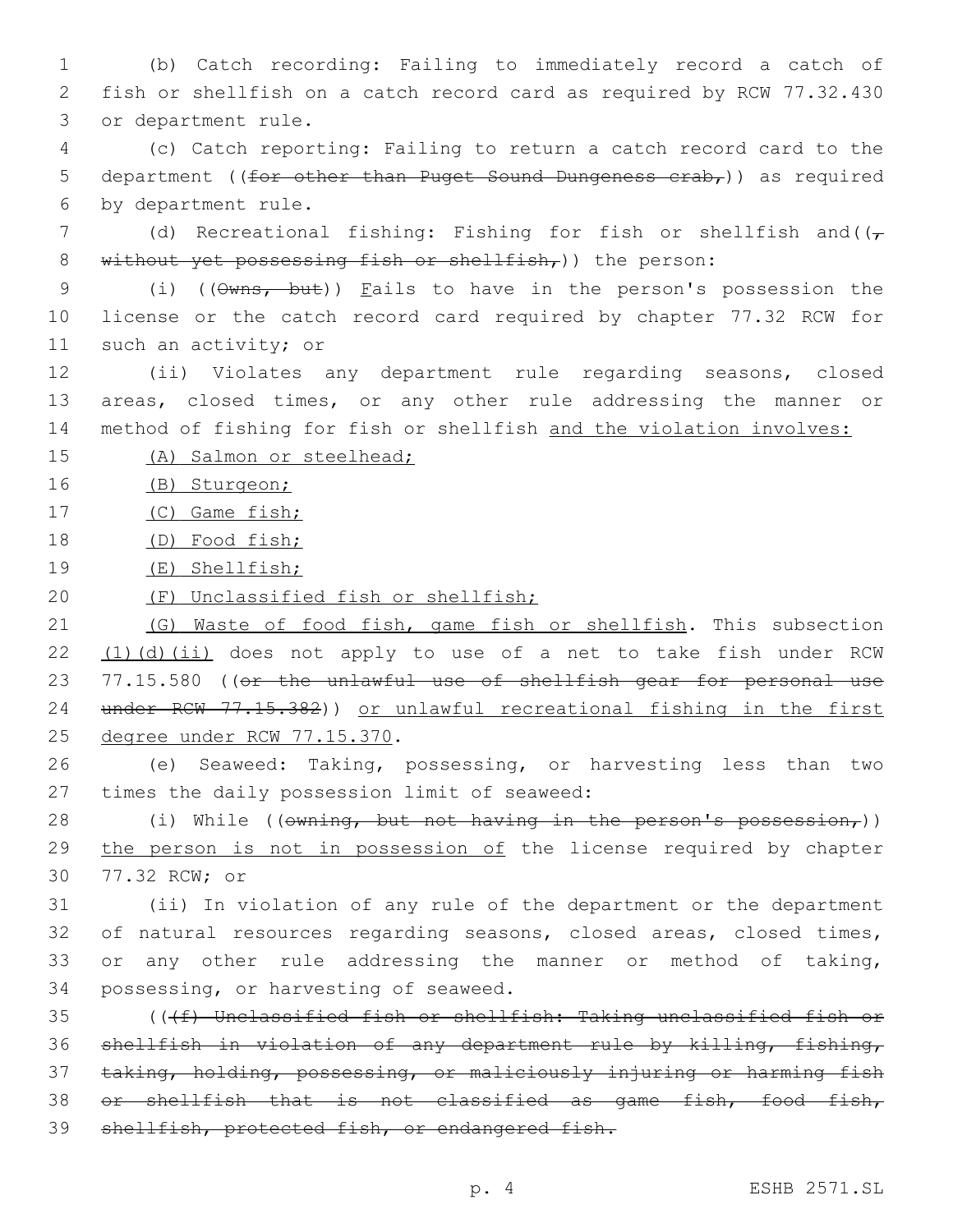1 (g) Wasting fish or shellfish: Killing, taking, or possessing 2 fish or shellfish having a value of less than two hundred fifty 3 dollars and allowing the fish or shellfish to be wasted.))

(2) Hunting infractions:4

 (a) A person engages in an activity defined by chapter 77.32 RCW while not having in the person's possession or having failed to purchase the hunting license or tag required by that chapter, not including big game.

 (b) Eggs or nests: Maliciously, and without permit authorization, destroying, taking, or harming the eggs or active nests of a wild bird not classified as endangered or protected. For purposes of this subsection, "active nests" means nests that contain eggs or 13 fledglings.

14 (((b) Unclassified wildlife: Taking unclassified wildlife in 15 violation of any department rule by killing, hunting, taking, 16 holding, possessing, or maliciously injuring or harming wildlife that 17 is not classified as big game, game animals, game birds, protected 18 wildlife, or endangered wildlife.

19 (c) Wasting wildlife: Killing, taking, or possessing wildlife 20 that is not classified as big game and has a value of less than two 21 hundred fifty dollars, and allowing the wildlife to be wasted.

22 (d) Wild animals: Hunting for wild animals not classified as big 23 game and, without yet possessing the wild animals, the person owns, 24 but fails to have in the person's possession, all licenses, tags, or 25 permits required by this title.

26 (e) Wild birds: Hunting for and, without yet possessing a wild 27 bird or birds, the person:

28 (i) Owns, but fails to have in the person's possession, all 29 <del>licenses, tags, stamps, and permits required under this title; or</del>

 (ii) Violates any department rule regarding seasons, closed areas, closed times, or any other rule addressing the manner or method of hunting wild birds.)) (c) Hunting for wildlife not classified as big game and the person violates any department rule 34 regarding seasons, closed areas, closed times, or any other rule defining the method or manner of hunting or taking wildlife and the

- 36 violation involves:
- 37 (i) Unclassified wildlife;
- 38 (ii) Small game;
- 39 (iii) Furbearers;
- 40 (iv) Game birds;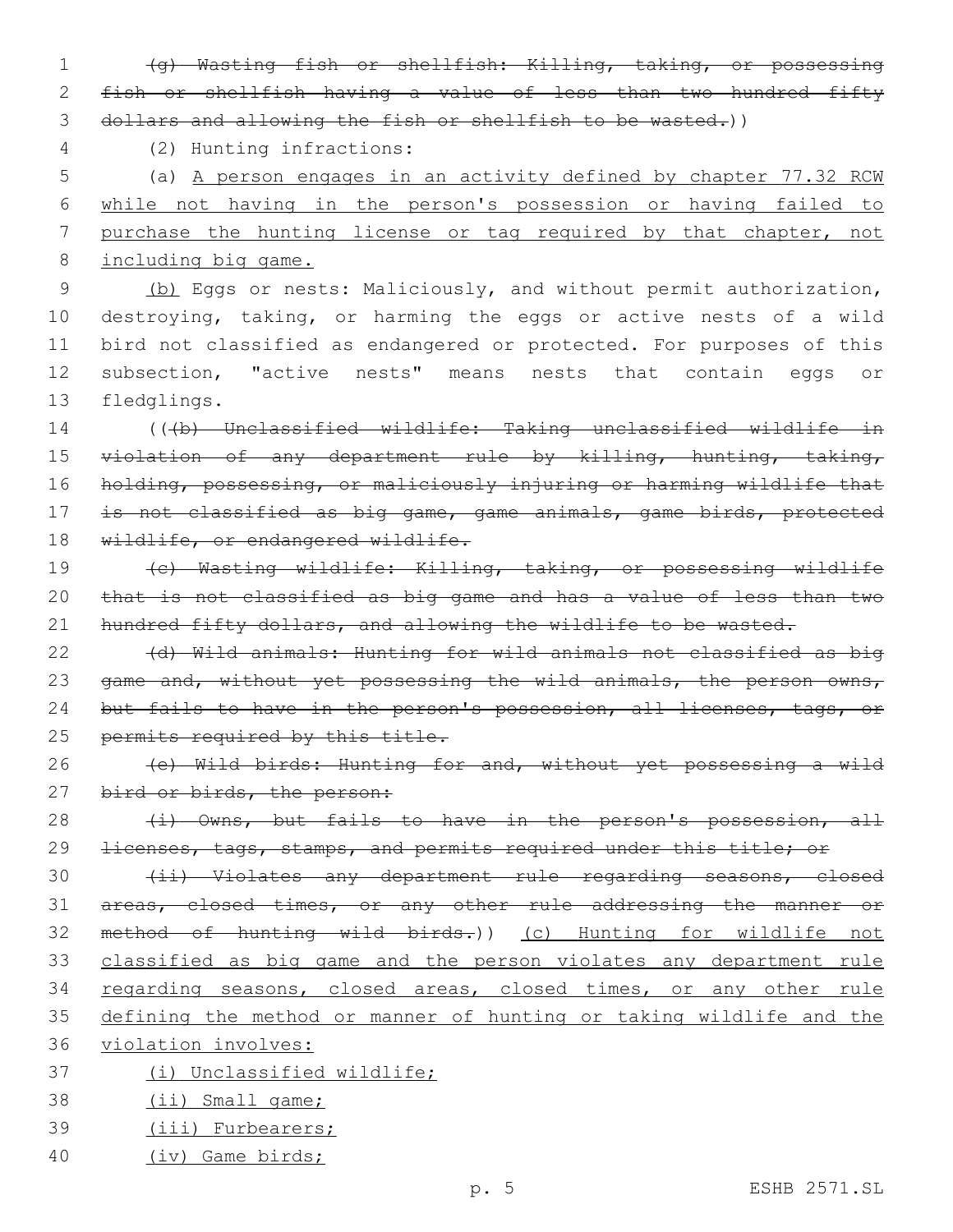(v) Wild birds;

(vi) Wild animals;

(vii) Waste of small game.

 (3) Trapping, taxidermy, fur dealing, and wildlife meat cutting 5 infractions:

 (a) Recordkeeping and reporting: If a person is a taxidermist, fur dealer, or wildlife meat cutter who is processing, holding, or storing wildlife for commercial purposes, failing to:

(i) Maintain records as required by department rule; or

 (ii) Report information from these records as required by 11 department rule.

 (b) Trapper's report: Failing to report trapping activity as 13 required by department rule.

 (4) Limited fish seller infraction: Failure of a holder of a limited fish seller endorsement to satisfy the food safety 16 requirements to consumers under RCW 77.65.510(2).

(5)(a) Invasive species management infractions:

 (i) Out-of-state certification: Entering Washington in possession of an aquatic conveyance that does not meet certificate of inspection 20 requirements as provided under RCW 77.135.100;

 (ii) Clean and drain requirements: Possessing an aquatic conveyance that does not meet clean and drain requirements under RCW 77.135.110;23

 (iii) Clean and drain orders: Possessing an aquatic conveyance and failing to obey a clean and drain order under RCW 77.135.110 or 26 77.135.120; and

 (iv) Aquatic invasive species prevention permit requirements: Failing to possess a valid aquatic invasive species prevention permit as required under RCW 77.135.210, 77.135.220, or 77.135.230.

 (b) Unless the context clearly requires otherwise, the definitions in both RCW 77.08.010 and 77.135.010 apply throughout 32 this subsection (5).

(6) Other infractions:33

 (a) Contests: Unlawfully conducting, holding, or sponsoring a hunting contest, a fishing contest involving game fish, or a 36 competitive field trial using live wildlife.

 (b) Other rules: Violating any other department rule that is 38 designated by rule as an infraction.

 (c) Posting signs: Posting signs preventing hunting or fishing on 40 any land not owned or leased by the person doing the posting, or

p. 6 ESHB 2571.SL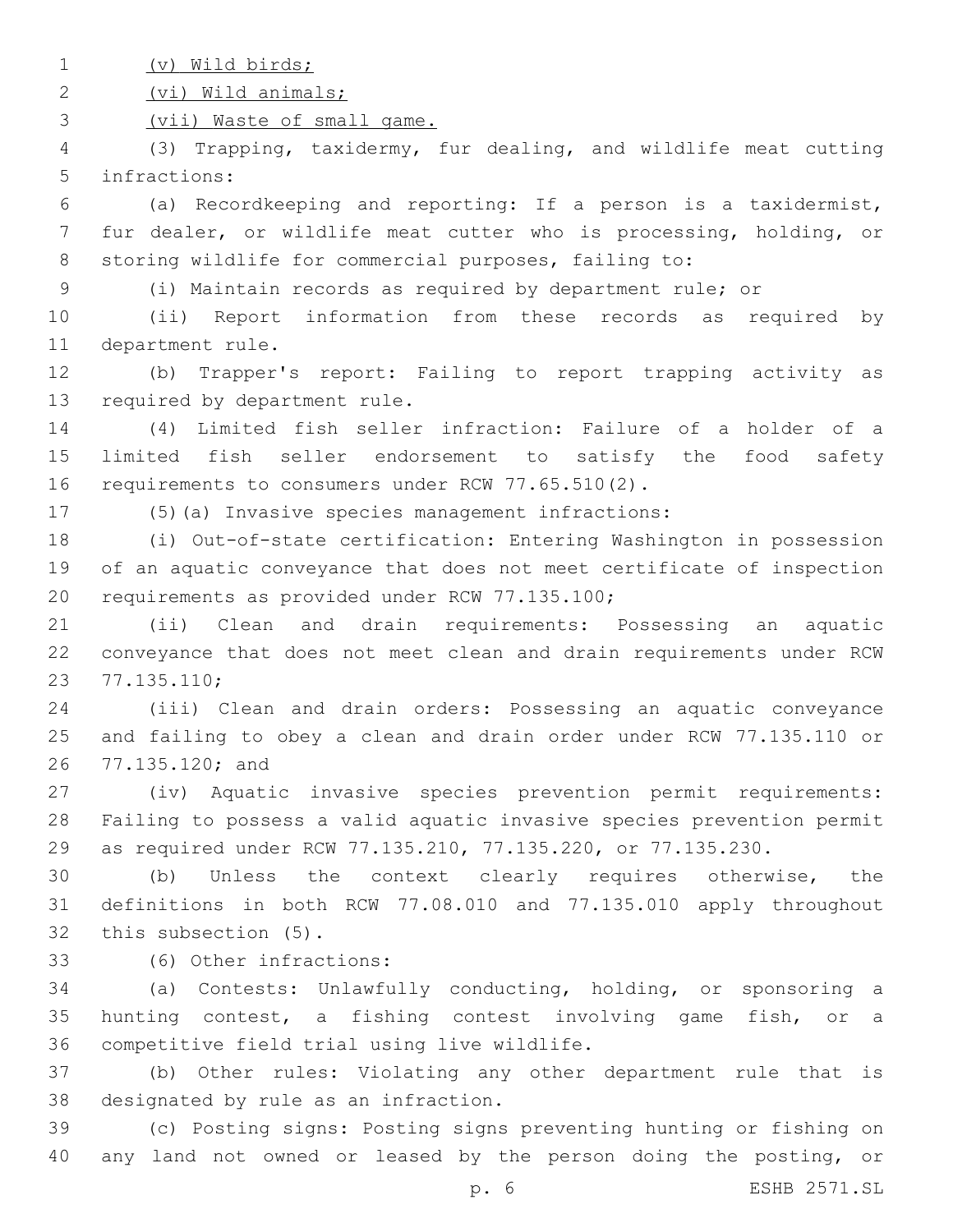without the permission of the person who owns, leases, or controls 2 the land posted.

 (d) ((Scientific)) Department permits: ((Using a scientific 4 permit issued by the director for fish, shellfish, or wildlife, but not including big game or big game parts)) Except as provided in RCW 6 77.15.750, using a department permit issued by the department, and 7 the person:

8 (i) Violates any terms or conditions of the ((scientific)) 9 permit;  $((\theta \pm))$ 

 (ii) Violates any department rule applicable to the issuance or 11 use of ((scientific)) permits; or

 (iii) Violates any commercial use or activity permits, 13 noncommercial use or activity permits, or parking permits.

 (e) This subsection does not apply to discover pass, vehicle access pass, or day-use permit requirements or penalties pursuant to 16 RCW 79A.80.080.

 **Sec. 4.** RCW 77.15.700 and 2012 c 176 s 35 are each amended to 18 read as follows:

 (1) The department shall revoke a person's recreational license or licenses and suspend a person's recreational license privileges in 21 the following circumstances:

(a) Upon conviction, if directed by statute for an offense.

 (b) Upon conviction, failure to appear at a hearing to contest an infraction or criminal charge, or an unvacated payment of a fine or a finding of committed as a final disposition for any infraction, if the department finds that actions of the defendant demonstrated a willful or wanton disregard for conservation of fish or wildlife. 28 Suspension of privileges under this subsection ((may be)) is 29 permanent.

 (c) If a person is convicted, fails to appear at a hearing to contest an infraction or criminal citation, or has an unvacated payment of a fine or a finding of committed as a final disposition for any infraction, twice within ten years for a violation involving unlawful hunting, killing, or possessing big game. Revocation and suspension under this subsection must be ordered for all hunting 36 privileges for at least two years and up to ten years.

 (d) If a person violates, three times or more in a ten-year period, recreational hunting or fishing laws or rules for which the person: (i) Is convicted of an offense; (ii) has an unvacated payment

p. 7 ESHB 2571.SL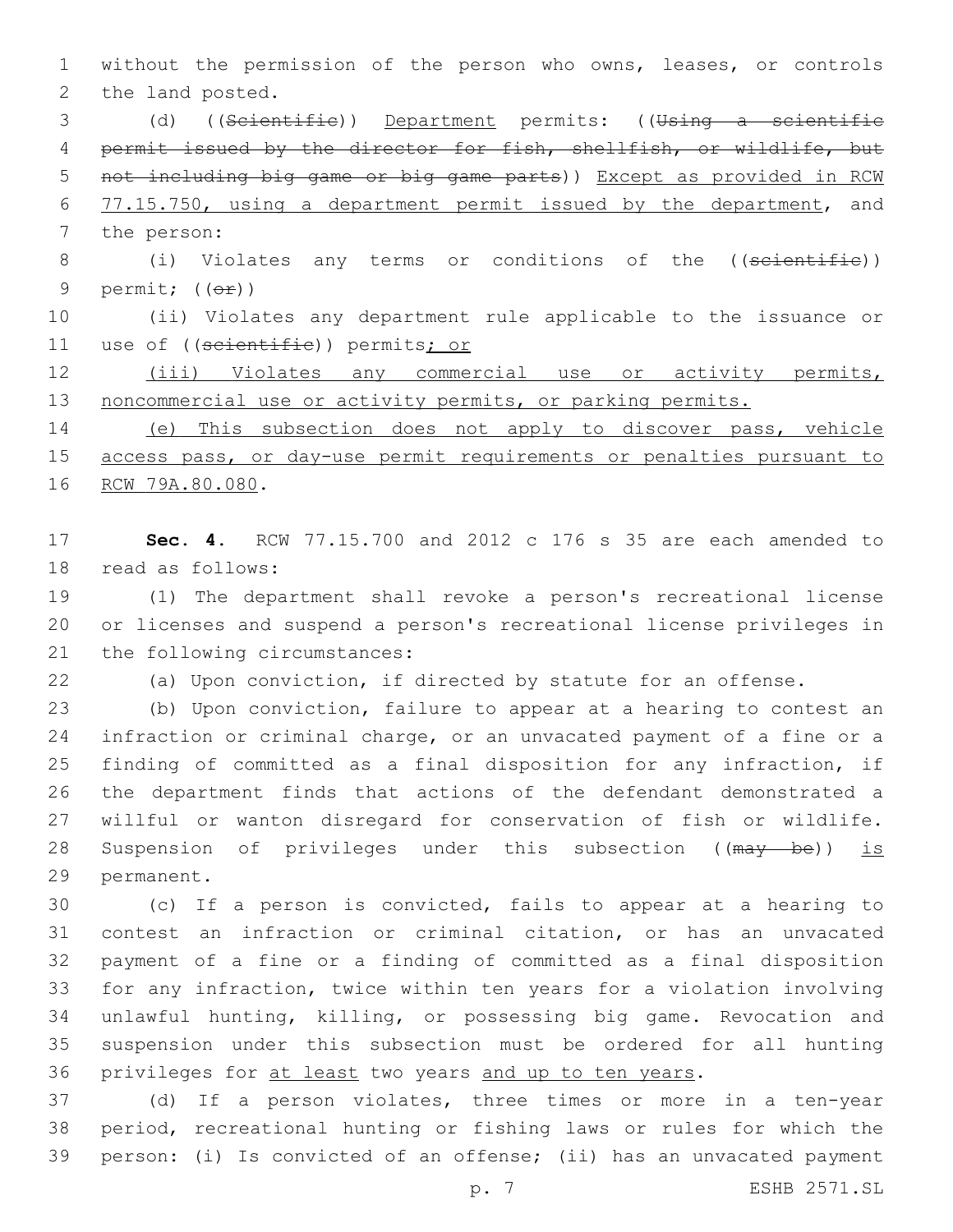of a fine or a finding of committed as a final disposition for any infraction; or (iii) fails to appear at a hearing to contest an infraction or a criminal citation. Revocation and suspension under this subsection must be ordered of all recreational hunting and 5 fishing privileges for at least two years and up to ten years.

 (2)(a) A violation punishable as an infraction counts towards the revocation and suspension of recreational hunting and fishing privileges under this section if that violation is:

 (i) Punishable as a crime on July 24, 2005, and is subsequently 10 decriminalized; or

 (ii) One of the following violations, as they exist on July 24, 2005: RCW 77.15.160; WAC 220-56-116; WAC 220-56-315(11); or WAC 13 220-56-355 (1) through (4).

 (b) The commission may, by rule, designate infractions that do not count towards the revocation and suspension of recreational 16 hunting and fishing privileges.

 (3) If either the deferred education licensee or the required nondeferred accompanying person, hunting under the authority of RCW 77.32.155(2), is convicted of a violation of this title, fails to appear at a hearing to contest a fish and wildlife infraction or a criminal citation, or has an unvacated payment of a fine or a finding of committed as a final disposition for any fish and wildlife infraction, except for a violation of RCW 77.15.400 (1) through (4), the department may revoke all hunting licenses and tags and may order a suspension of either or both the deferred education licensee's and the nondeferred accompanying person's hunting privileges for one 27 year.

 (4) A person who has a recreational license revoked and privileges suspended under this section may file an appeal with the department pursuant to chapter 34.05 RCW. An appeal must be filed within twenty days of notice of license revocation and privilege suspension. If an appeal is filed, the revocation and suspension issued by the department do not take effect until twenty-one days after the department has delivered an opinion. If no appeal is filed within twenty days of notice of license revocation and suspension, the right to an appeal is waived, and the revocation and suspension take effect twenty-one days following the notice of revocation and 38 suspension.